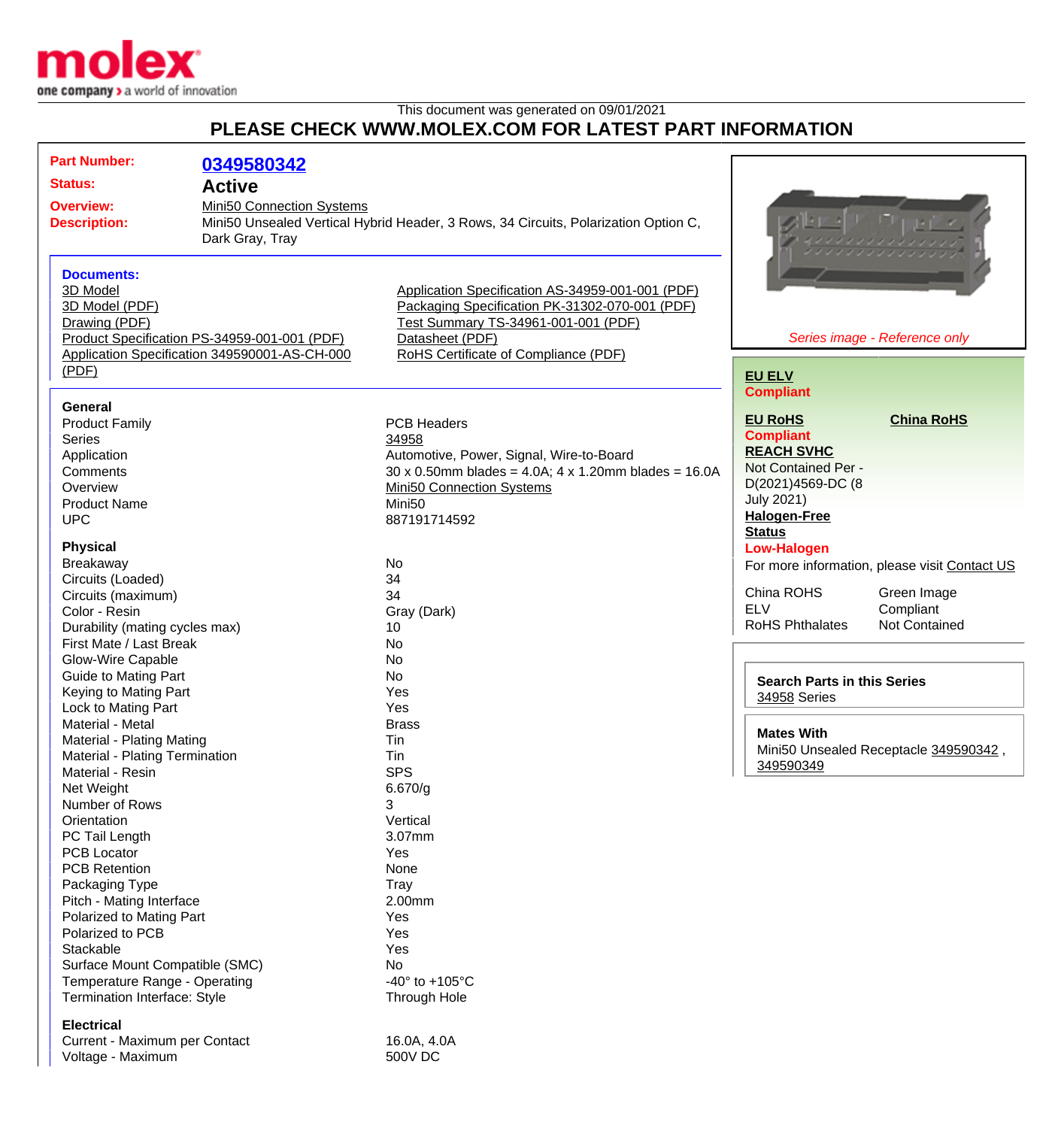## **Material Info**

**Reference - Drawing Numbers** Packaging Specification **PK-31302-070-001** Product Specification **PS-34959-001-001** Sales Drawing Sales Drawing SD-34958-300-001<br>
Test Summary SD-34961-001-001

Application Specification 349590001-AS-CH-000, AS-34959-001-001 TS-34961-001-001

## This document was generated on 09/01/2021 **PLEASE CHECK WWW.MOLEX.COM FOR LATEST PART INFORMATION**